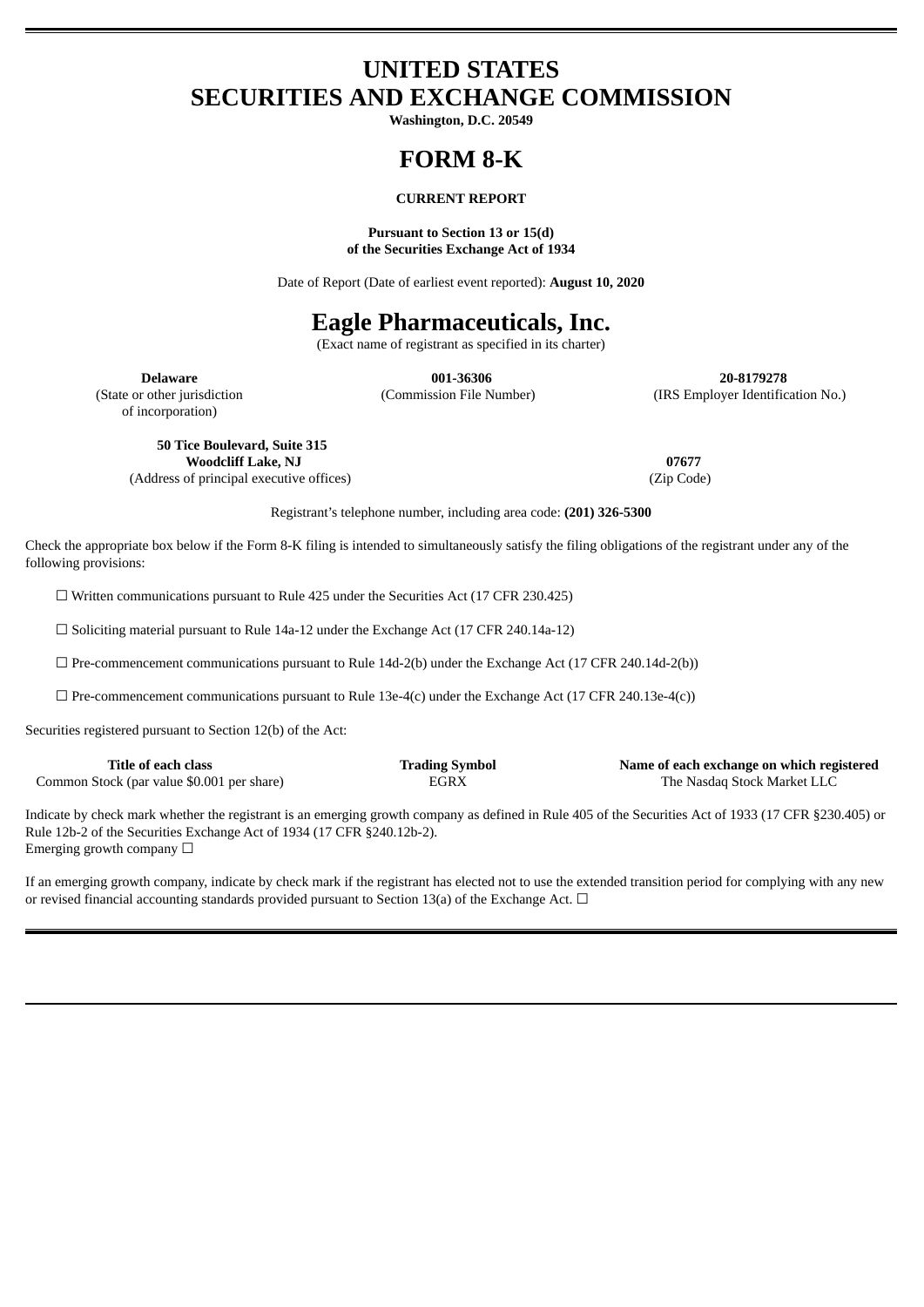## **Item 2.02 Results of Operations and Financial Condition.**

On August 10, 2020, Eagle Pharmaceuticals, Inc., or the Company, issued a press release announcing its financial results for the fiscal second quarter ended June 30, 2020. A copy of the Company's press release is furnished as Exhibit 99.1 to this Current Report on Form 8-K and is incorporated herein by reference.

The information in this Current Report on Form 8-K, including the information contained in the press release furnished as Exhibit 99.1, shall not be deemed "filed" for purposes of Section 18 of the Securities Exchange Act of 1934, as amended, or the Exchange Act, or otherwise subject to the liabilities of that section, and shall not be deemed incorporated by reference into any of the Company's filings under the Securities Act of 1933, as amended or the Exchange Act, whether made before or after the date hereof, regardless of any general incorporation language in such filing, except as shall be expressly set forth by specific reference in such filing.

#### **Item 9.01 Financial Statements and Exhibits.**

(d) Exhibits

| Exhibit No. | <b>Description</b>                                                           |
|-------------|------------------------------------------------------------------------------|
| <u>99.1</u> | Press Release dated August 10, 2020.                                         |
| 104         | Cover Page Interactive Data File (embedded within the Inline XBRL document). |
|             |                                                                              |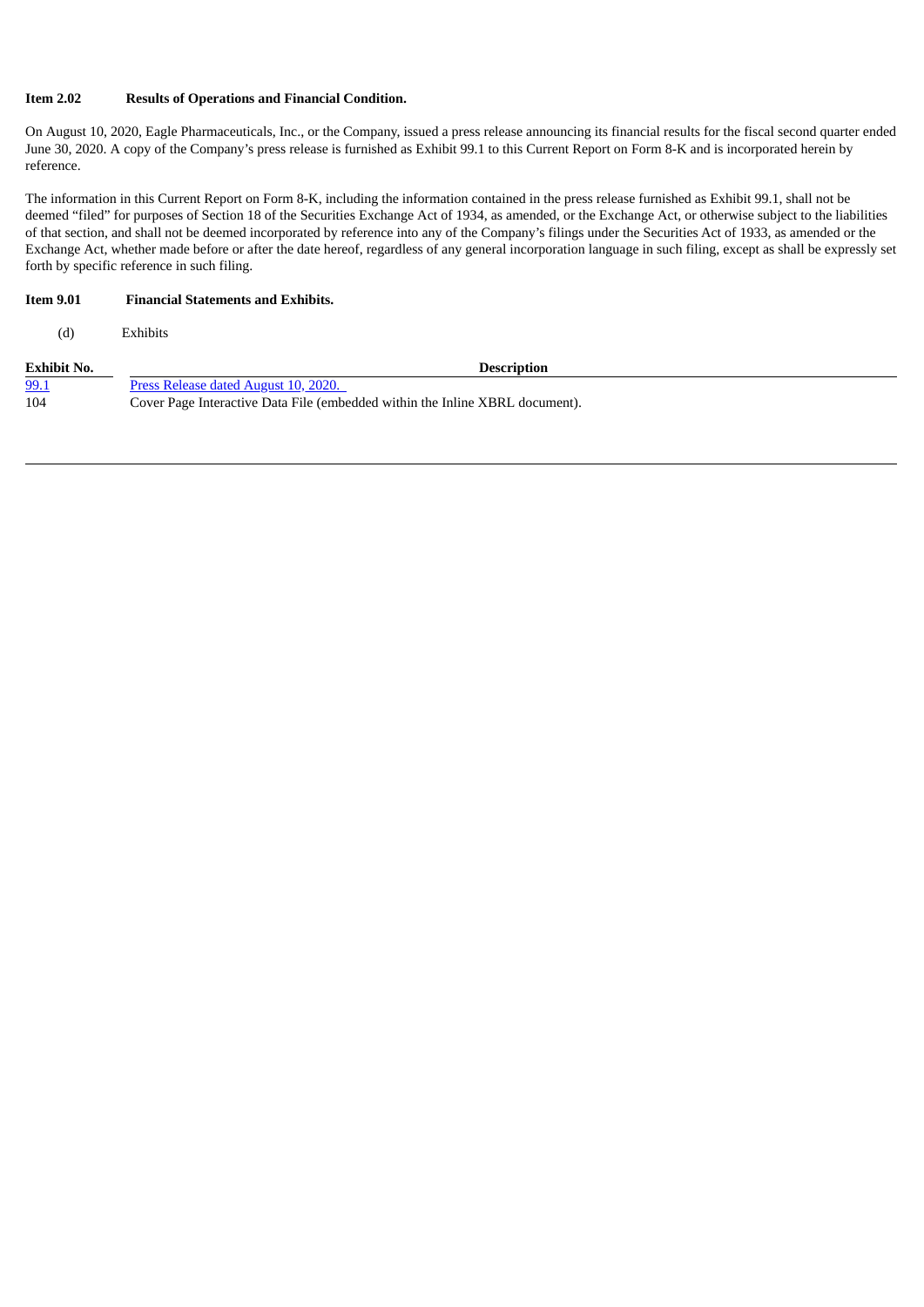## **SIGNATURES**

Pursuant to the requirements of the Securities Exchange Act of 1934, the Registrant has duly caused this report to be signed on its behalf by the undersigned hereunto duly authorized.

Dated: August 10, 2020 EAGLE PHARMACEUTICALS, INC.

By: /s/ Scott Tarriff

Scott Tarriff Chief Executive Officer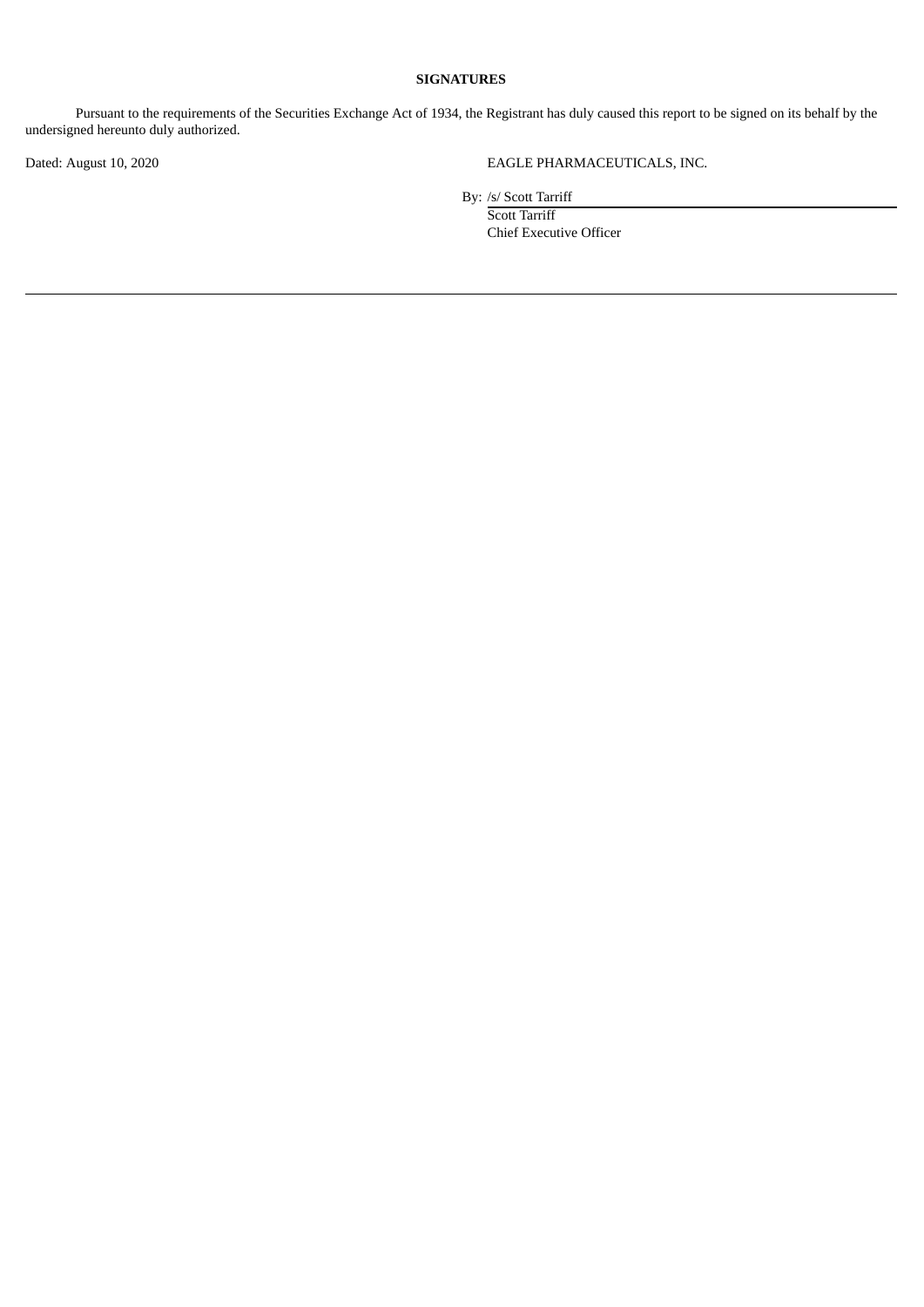<span id="page-3-0"></span>

## **For Immediate Release**

## **Eagle Pharmaceuticals Reports Second Quarter 2020 Results**

-- Q2 2020 net loss was (\$0.02) per basic and diluted share and adjusted non-GAAP net income was \$0.59 per basic and \$0.57 per diluted share --

-- Anticipate launch of vasopressin, maintaining our 180-day market exclusivity --

-- CMS establishes unique J-code for PEMFEXY™ (pemetrexed for injection); FDA granted supplement approval for 500mg multiple-dose vial --

-- Received positive additional data for the Company's fulvestrant product candidate, EA-114, for HR-positive advanced breast cancer --

-- Received a Complete Response Letter for NDA for RYANODEX for EHS --

WOODCLIFF LAKE, NJ—August 10, 2020—Eagle Pharmaceuticals, Inc. (Nasdaq: EGRX) ("Eagle" or the "Company") today announced financial results for the three and six months ended June 30, 2020.

## **Business and Recent Highlights:**

- · Centers for Medicare & Medicaid Services ("CMS") established unique Healthcare Common Procedure Coding System ("HCPCS") code, or J-code, for PEMFEXY™ (Pemetrexed for Injection, 10 mg), a branded alternative to ALIMTA® effective October 1, 2020;
- · Granted a supplement approval by U.S. Food and Drug Administration ("FDA") for 500mg multiple-dose vial of PEMFEXY. The Company has initial market entry (equivalent to approximately a three-week supply of current ALIMTA utilization) on February 1, 2022, and a subsequent uncapped entry on April 1, 2022;
- · The Company's strategic collaboration partner, Tyme Technologies, Inc. ("Tyme"), announced that FDA granted Orphan Drug Designation for its lead product candidate, SM-88, a treatment for patients with pancreatic cancer;
- <sup>•</sup> On August 7, 2020, the Company received a Complete Response Letter for its New Drug Application ("NDA") for RYANODEX<sup>®</sup> for the treatment of exertional heat stroke ("EHS"); Eagle has decided that it will no longer pursue this indication;
- Received encouraging recent additional data for the Company's fulvestrant product candidate, EA-114, for HR-positive advanced breast cancer; next steps are to meet with FDA to finalize clinical trial plans; product could potentially represent cornerstone of Eagle's oncology franchise treating HR positive breast cancer patients;
- Favorable patent litigation decision issued by the U.S. District Court for the District of Delaware for Eagle and Teva Pharmaceutical Industries Ltd. for BENDEKA $^\circledR$  upholding the asserted patent claims as valid and infringed by the defendants' proposed Abbreviated New Drug Application ("ANDA") products. Under this decision, defendants are enjoined from launching their ANDA products before 2031;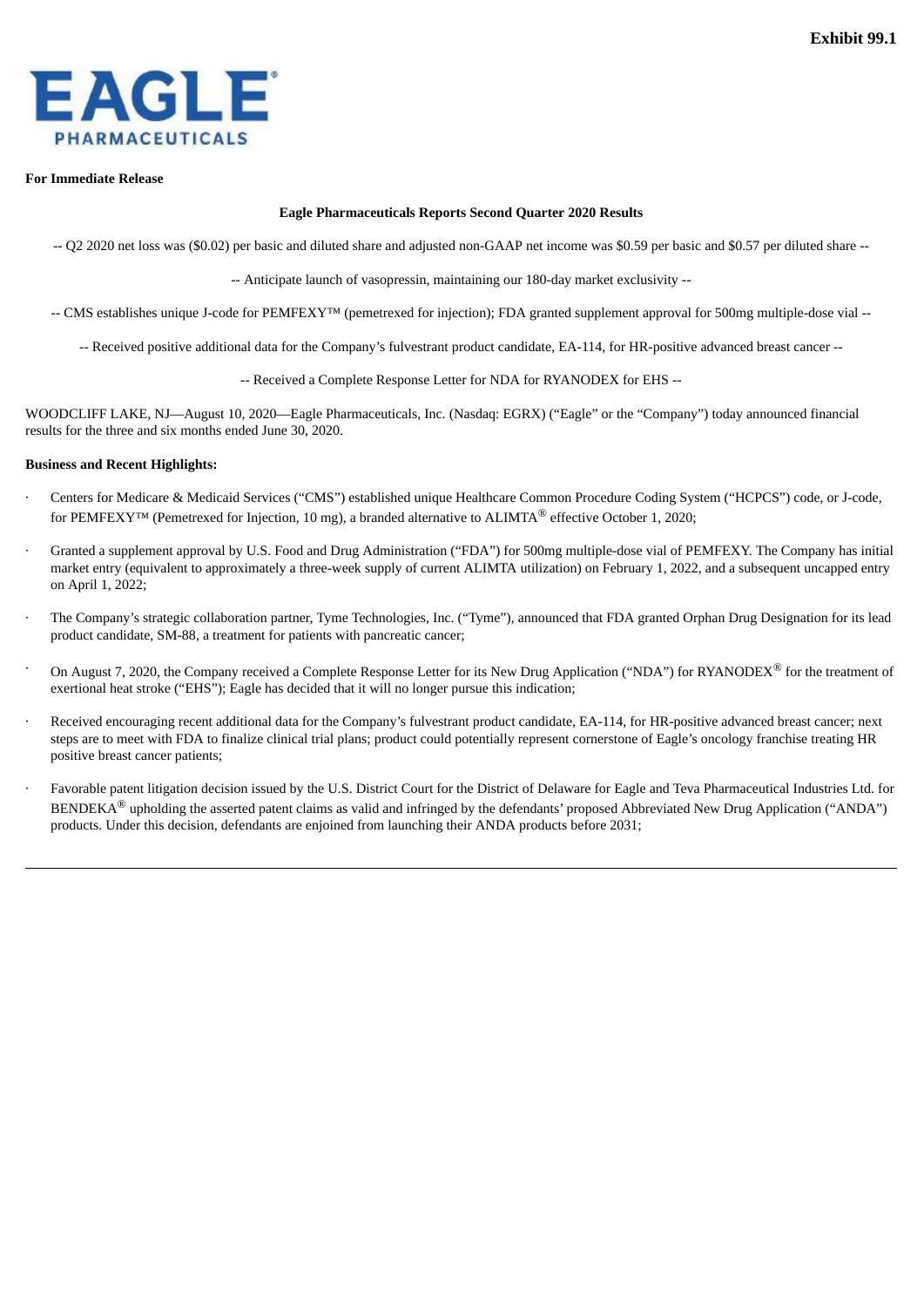#### **Page 2: Eagle Pharmaceuticals Reports Second Quarter 2020 Results**

- · SymBio, the Company's Japanese licensing partner, announced that it expects regulatory approval of its TREAKISYM Ready-to-Dilute ("RTD") formulation late this year. Eagle is entitled to receive a \$5 million milestone payment upon approval of either TREAKISYM Ready-to-Dilute or TREAKISYM Rapid Infusion, as well as royalties and milestones that could total \$10 to \$25 million per year if SymBio first launches TREAKISYM RTD and then its Rapid Infusion product; and
- · Despite the ongoing COVID-19 pandemic, the Company has not experienced significant disruptions to its supply chain to date, and believes it has sufficient supply chain inventory to continue manufacturing and to provide product without interruption consistent with its current business plan; the Company has experienced limited impacts on the timing of its pre-clinical programs due to the COVID-19 pandemic; the Company continues to monitor the ongoing pandemic and evaluate and evolve its business plans and response strategy thereto.

## **Second Quarter 2020 Financial Highlights**

- Total revenue for Q2 2020 was \$41.9 million, compared to \$56.7 million in Q2 2019, primarily reflecting lower product sales of BELRAPZO $^{\circledR}$  and BENDEKA, partially offset by higher product sales of RYANODEX.
- Net loss for Q2 2020 was \$0.3 million, or (\$0.02) per basic and diluted share, compared to net income for Q2 2019 of \$6.7 million, or \$0.49 per basic and \$0.48 per diluted share.
- · Adjusted non-GAAP net income for Q2 2020 was \$8.0 million, or \$0.59 per basic and \$0.57 per diluted share, compared to adjusted non-GAAP net income for Q2 2019 of \$11.8 million, or \$0.86 per basic and \$0.84 per diluted share.
- · Cash and cash equivalents were \$108.2 million, net accounts receivable was \$46.8 million, and debt was \$37.0 million as of June 30, 2020.

"We had an excellent start to the first half of the year, advancing our exciting pipeline of oncology and critical care products. Our ANDA and orphan drug exclusivity legal wins for BENDEKA, CMS' decision to establish a separate J-Code and supplement approval for the 500mg dose for PEMFEXY, along with continued progress on our fulvestrant product candidate and the opportunity for vasopressin, supports the diversification and acceleration of Eagle's earnings power," stated Scott Tarriff, Chief Executive Officer of Eagle Pharmaceuticals.

"We're also pleased with our collaborations with Tyme, NorthShore University HealthSystem, and UPenn to advance important products. Furthermore, we have made progress on the study of RYANODEX for the treatment of brain damage secondary to Nerve Agent exposure, as we continue to pursue expanded indications. We have important work ahead in the second half of the year, regardless of EHS, and we will continue to identify opportunities that fulfill our strategic vision and bring innovative therapeutics to the patients who can benefit," concluded Tarriff.

#### **Second Quarter 2020 Financial Results**

Total revenue for Q2 2020 was \$41.9 million, as compared to \$56.7 million for Q2 2019.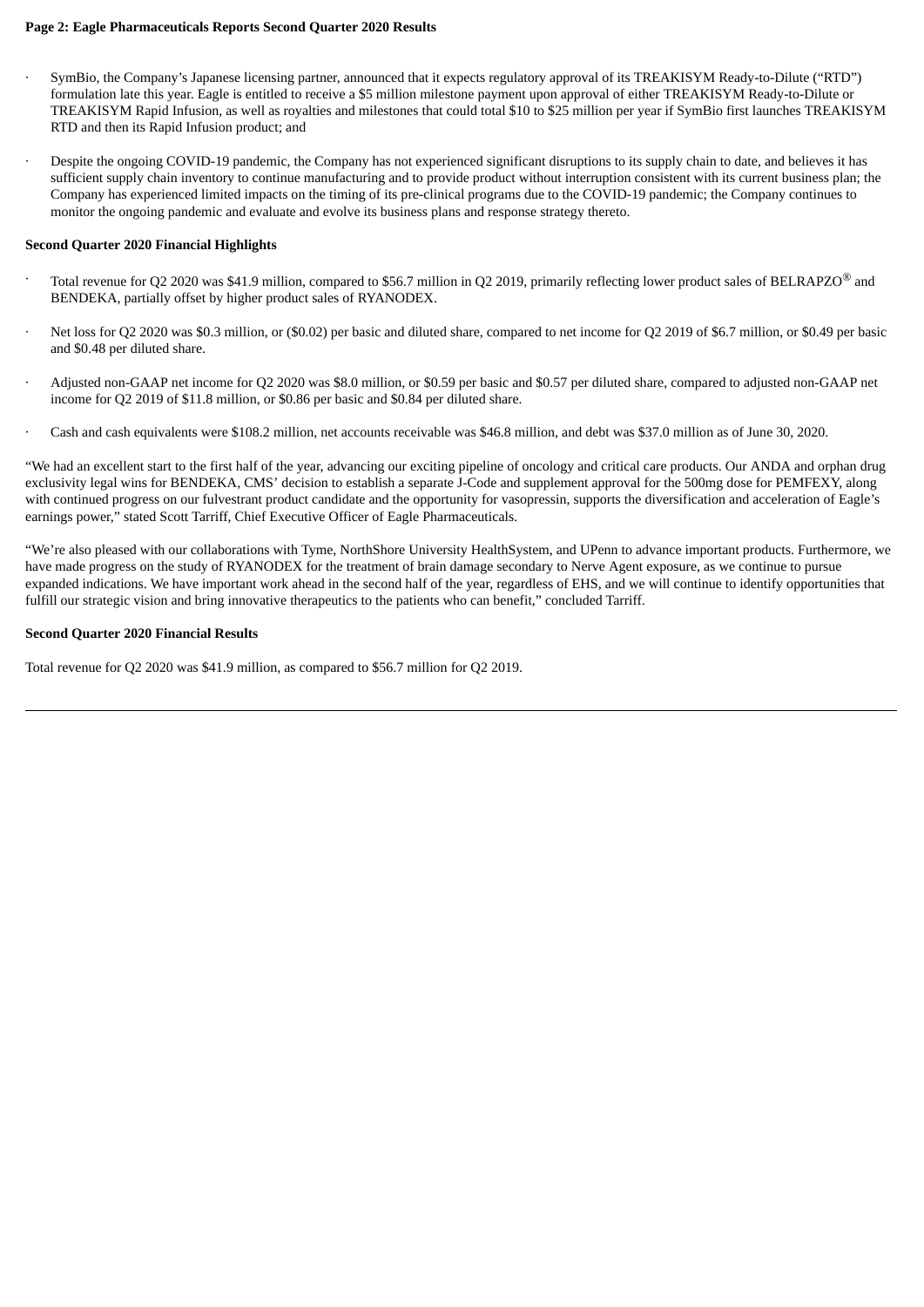#### **Page 3: Eagle Pharmaceuticals Reports Second Quarter 2020 Results**

Q2 2020 BELRAPZO product sales were \$4.1 million, compared to \$15.4 million in Q2 2019. Second quarter 2019 BELRAPZO revenue reflected wholesaler stocking occasioned by the June 2019 transition to the branded name.

#### Q2 2020 RYANODEX product sales were \$4.7 million, compared to \$2.9 million in Q2 2019.

Royalty revenue was \$27.6 million in the second quarter of 2020, compared to \$27.3 million in the second quarter of 2019. BENDEKA royalties were \$27.5 million in the second quarter of 2020, compared to \$26.5 million in the second quarter of 2019. A summary of total revenue is outlined below:

|                         |  | Three Months Ended March 31, |  |             |  |  |
|-------------------------|--|------------------------------|--|-------------|--|--|
|                         |  | 2020<br>(unaudited)          |  | 2019        |  |  |
|                         |  |                              |  | (unaudited) |  |  |
| Revenue (in thousands): |  |                              |  |             |  |  |
| Product sales           |  | 14,376                       |  | 29,437      |  |  |
| Royalty revenue         |  | 27,562                       |  | 27,265      |  |  |
| Total revenue           |  | 41,938                       |  | 56,702      |  |  |

Gross margin was 69% during the second quarter of 2020, as compared to 62% in the second quarter of 2019. The expansion in gross margin in the second quarter of 2020 was driven by an increase in RYANODEX product sales, lower BENDEKA product sales in the period to the Company's marketing partner, on which Eagle earns no profit, and the increase in BENDEKA royalty revenue.

R&D expense was \$7.1 million for the second quarter of 2020, compared to \$9.0 million in the second quarter of 2019. The change primarily resulted from a decrease in spending for vasopressin, partly offset by an increase in spending for the Company's fulvestrant product candidate. Excluding stock-based compensation and other non-cash and non-recurring items, R&D expense during the second quarter of 2020 was \$6.0 million.

SG&A expense in the second quarter of 2020 increased to \$18.0 million compared to \$17.2 million in the second quarter of 2019. The change primarily resulted from an increase in stock compensation expense, partially offset by decreases in T&E, trade show costs, and external legal expenses. Excluding stock-based compensation and other non-cash and non-recurring items, second quarter 2020 SG&A expense was \$12.2 million.

Net loss for the second quarter of 2020 was \$0.3 million, or (\$0.02) per basic and diluted share, compared to net income of \$6.7 million, or \$0.49 per basic and \$0.48 per diluted share, in the second quarter of 2019.

Adjusted non-GAAP net income for the second quarter of 2020 was \$8.0 million, or \$0.59 per basic and \$0.57 per diluted share, compared to adjusted non-GAAP net income of \$11.8 million or \$0.86 per basic and \$0.84 per diluted share in the second quarter of 2019. For a full reconciliation of adjusted non-GAAP net income to the most comparable GAAP financial measures, please see the tables at the end of this press release.

#### **2020 Expense Guidance**

· As a result of COVID-related delays, with respect to our pre-clinical programs, we are lowering our previously reported 2020 R&D Non-GAAP expense guidance to \$40 million-\$44 million, as compared to \$31 million in 2019.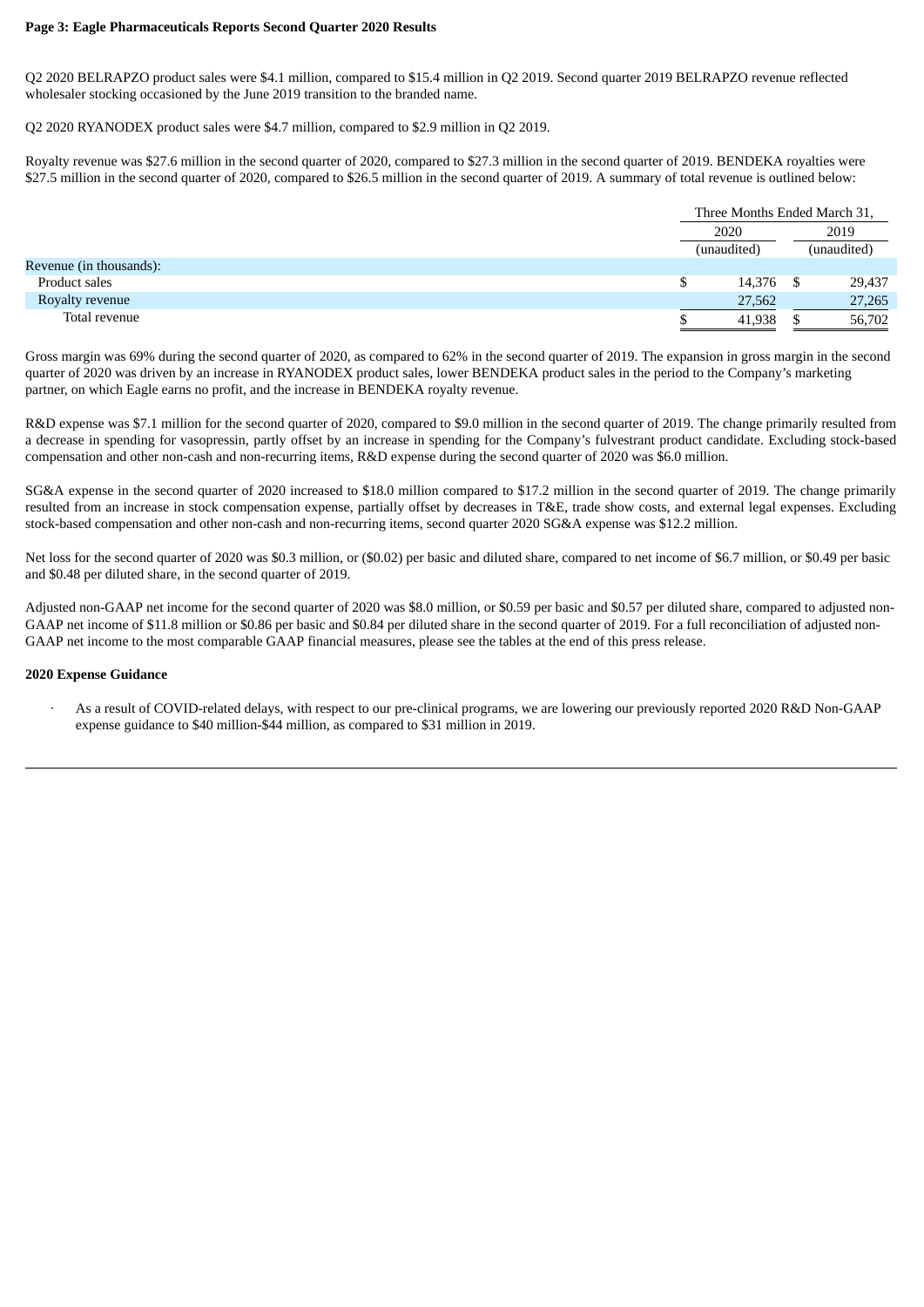#### **Page 4: Eagle Pharmaceuticals Reports Second Quarter 2020 Results**

· SG&A spend in 2020, on a non-GAAP basis, is expected to be \$61-\$64 million, as compared to \$56 million in 2019.

The guidance provided in this section represents forward-looking information, and actual results may vary. Please see the risks and assumptions referred to in the Forward-Looking Statements section of this press release.

## **Liquidity**

As of June 30, 2020, the Company had \$108.2 million in cash and cash equivalents plus \$46.8 million in net accounts receivable, \$35.7 million of which was due from Teva. The Company had \$37.0 million in outstanding debt. Therefore, at June 30, 2020, the Company had net cash plus receivables of \$118.0 million. In the second quarter of 2020, the Company repaid the full \$110.0 million amount borrowed under its revolving credit facility.

In the second quarter of 2020, the Company repurchased \$4.0 million of Eagle's common stock as part of the share repurchase program. From August 2016 through June 30, 2020, the Company repurchased \$176.9 million of its common stock.

## **Conference Call**

As previously announced, Eagle management will host its second quarter 2020 conference call as follows:

| Date                      | Monday, August 10, 2020                              |
|---------------------------|------------------------------------------------------|
| Time                      | 8:30 A.M. ET                                         |
| Toll free (U.S.)          | 877-876-9173                                         |
| <b>International</b>      | 785-424-1667                                         |
| Webcast (live and replay) | www.eagleus.com, under the "Investor + News" section |

Participants should dial in 15 minutes prior to the start of the call to ensure timely access.

A replay of the conference call will be available for one week after the call's completion by dialing 800-839-4014 (US) or 402-220-2983 (International) and entering conference call ID EGRXQ220. The webcast will be archived for 30 days at the aforementioned URL.

#### **About Eagle Pharmaceuticals, Inc.**

Eagle is a fully integrated pharmaceutical company with research and development, clinical, manufacturing and commercial expertise. Eagle is committed to developing innovative medicines that result in meaningful improvements in patients' lives. Eagle's commercialized products include RYANODEX®, BENDEKA<sup>®</sup>, BELRAPZO<sup>®</sup>, and its oncology and CNS/metabolic critical care pipeline includes product candidates with the potential to address underserved therapeutic areas across multiple disease states. Additional information is available on Eagle's website at www.eagleus.com.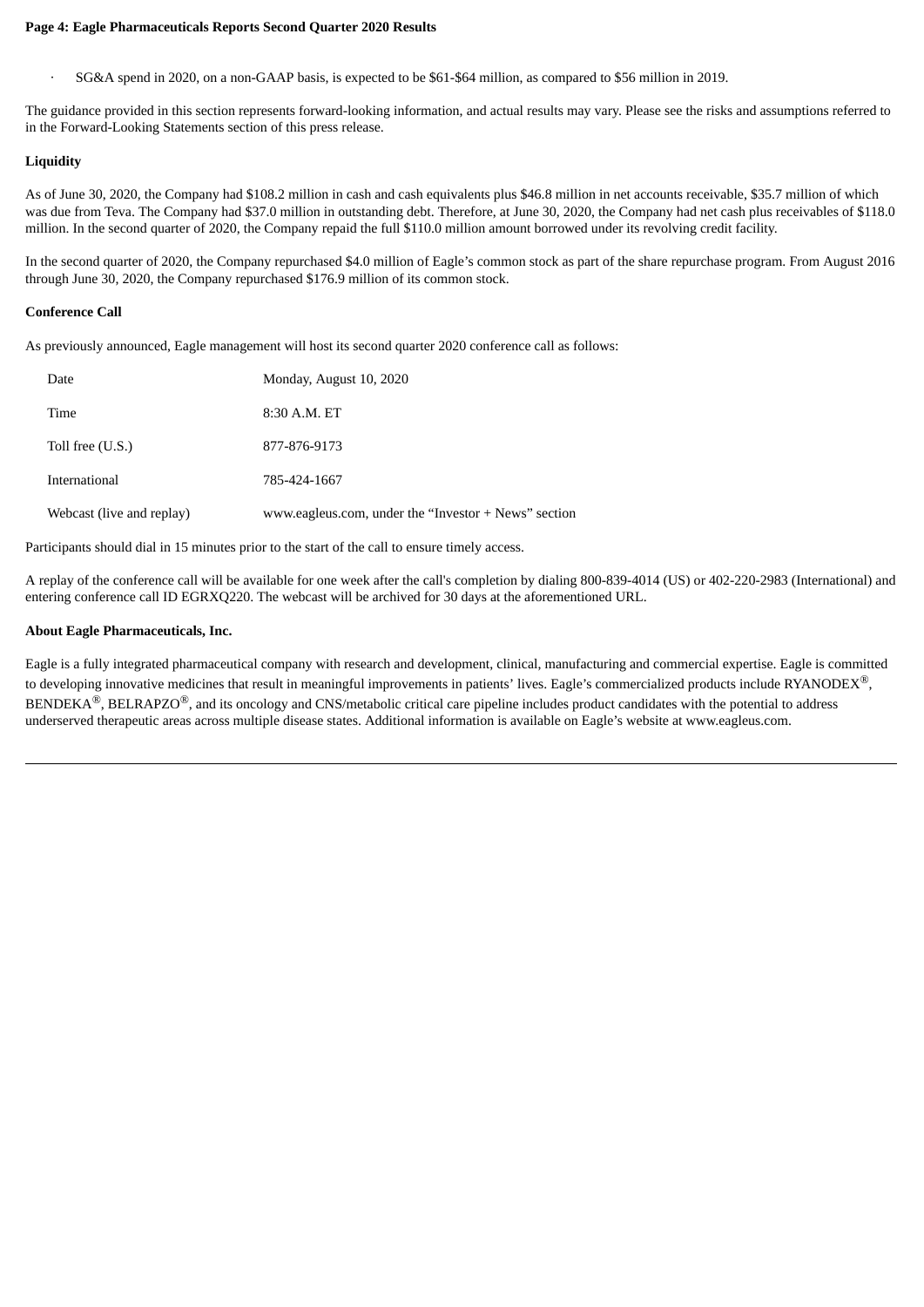#### **Forward-Looking Statements**

This press release contains forward-looking information within the meaning of the Private Securities Litigation Reform Act of 1995, as amended, and other securities laws. Forward-looking statements are statements that are not historical facts. Words and phrases such as "anticipated," "forward," "will," "would," "may," "remain," "potential," "prepare," "expected," "believe," "plan," "near future," "belief," "guidance," and similar expressions are intended to identify forward-looking statements. These statements include, but are not limited to, statements regarding future events such as: the Company's expectations regarding the current and anticipated impact of the ongoing COVID-19 pandemic on the Company's business and operations, including sales, marketing, manufacturing and supply chain interruptions; the number and timing of potential product launches, development initiatives and new indications for RYANODEX, including for the treatment of brain damage secondary to Nerve Agent exposure; the Company's clinical development plan for its fulvestrant product candidate, EA-114, as well as the development efforts for the other product candidates in its portfolio; the timing of the Company's PEMFEXY and vasopressin launches, if ever; the period of market exclusivity for vasopressin; the success of the Company's collaborations with its strategic partners; the Company's expense guidance for fiscal year 2020; the Company's expectations with respect to earnings power, including statements regarding the Company's ability to diversify and accelerate earnings power; the Company's ability to deliver value in 2020 and over the long term; and the Company's plans and ability to advance the products in its pipeline. All of such statements are subject to certain risks and uncertainties, many of which are difficult to predict and generally beyond the Company's control, that could cause actual results to differ materially from those expressed in, or implied or projected by, the forward-looking information and statements. Such risks and uncertainties include, but are not limited to: the impacts of the ongoing COVID-19 pandemic, including disruption or impact in the sales of the Company's marketed products, interruptions or other adverse effects to clinical trials, delays in regulatory review, manufacturing and supply chain interruptions, adverse effects on healthcare systems, disruption in the operations of the Company's third party partners and disruption of the global economy, and the overall impact of the COVID-19 pandemic on the Company's business, financial condition and results of operations; risks that the Company's business, financial condition and results of operations will be impacted by the continued spread of COVID-19 in the geographies where the Company's third-party partners operate; whether the Company will incur unforeseen expenses or liabilities or other market factors; whether the Company will successfully implement its development plan for its fulvestrant product candidate, EA-114, or other product candidates; delay in or failure to obtain regulatory approval of the Company's product candidates; whether the Company can successfully market and commercialize its product candidates, including RYANODEX, BENDEKA and BELRAPZO; the success of the Company's relationships with its partners, including the University of Pennsylvania, Teva, Tyme and NorthShore University HealthSystem and the parties' ability to work effectively together; the availability and pricing of third party sourced products and materials; the outcome of litigation involving any of our products or that may have an impact on any of our products; successful compliance with the FDA and other governmental regulations applicable to product approvals, manufacturing facilities, products and/or businesses; general economic conditions, including the potential adverse effects of public health issues, including the COVID-19 pandemic, on economic activity and the performance of the financial markets generally; the strength and enforceability of the Company's intellectual property rights or the rights of third parties; competition from other pharmaceutical and biotechnology companies and the potential for competition from generic entrants into the market; the risks inherent in the early stages of drug development and in conducting clinical trials; and those risks and uncertainties identified in the "Risk Factors" section of the Company's Annual Report on Form 10-K for the year ended December 31, 2019 filed with the Securities and Exchange Commission on March 2, 2020 and its other subsequent filings with the Securities and Exchange Commission. Readers are cautioned not to place undue reliance on these forward-looking statements that speak only as of the date hereof, and the Company does not undertake any obligation to revise and disseminate forward-looking statements to reflect events or circumstances after the date hereof, or to reflect the occurrence of or non-occurrence of any events.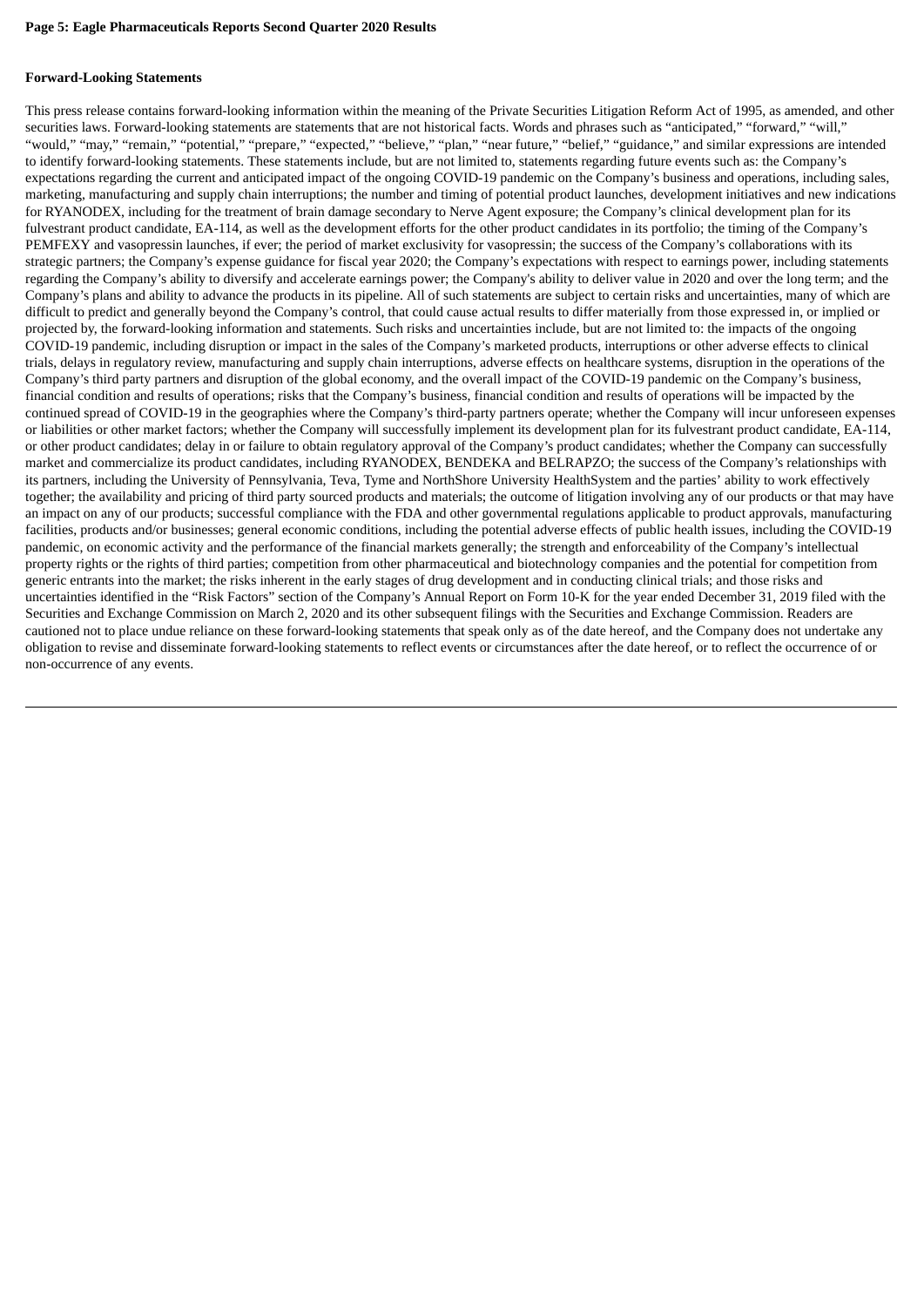## **Non-GAAP Financial Performance Measures**

In addition to financial information prepared in accordance with U.S. GAAP, this press release also contains adjusted non-GAAP net income and adjusted non-GAAP earnings per share attributable to Eagle. The Company believes these measures provide investors and management with supplemental information relating to operating performance and trends that facilitate comparisons between periods and with respect to projected information.

Adjusted non-GAAP net income excludes stock-based compensation expense, depreciation expense, amortization expense, severance, non-cash interest expense, expense related to collaboration with Tyme, fair value adjustments on equity investment, and the tax effect of these adjustments. The Company believes these non-GAAP financial measures help indicate underlying trends in the Company's business and are important in comparing current results with prior period results and understanding projected operating performance. Non-GAAP financial measures provide the Company and its investors with an indication of the Company's baseline performance before items that are considered by the Company not to be reflective of the Company's ongoing results. See the attached Reconciliation of GAAP to Adjusted Non-GAAP Net Income and Adjusted Non-GAAP Earnings per Share and Reconciliation of GAAP to Adjusted Non-GAAP EBITDA for details of the amounts excluded and included to arrive at adjusted non-GAAP net income, adjusted non-GAAP *earnings per share amounts, and adjusted non-GAAP EBITDA amounts, respectively.*

These adjusted measures are non-GAAP and should be considered in addition to, but not as a substitute for, the information prepared in accordance with U.S. GAAP. The Company strongly encourages investors to review its consolidated financial statements and publicly-filed reports in their entirety and cautions investors that the non-GAAP measures used by the Company may differ from similar measures used by other companies, even when similar terms *are used to identify such measures.*

#### **Investor Relations for Eagle Pharmaceuticals, Inc.:**

Lisa M. Wilson In-Site Communications, Inc. T: 212-452-2793 E: lwilson@insitecony.com

**Public Relations for Eagle Pharmaceuticals, Inc.:** Faith Pomeroy-Ward T: 817-807-8044 E: faith@fpwservices.com

*-- Financial tables follow --*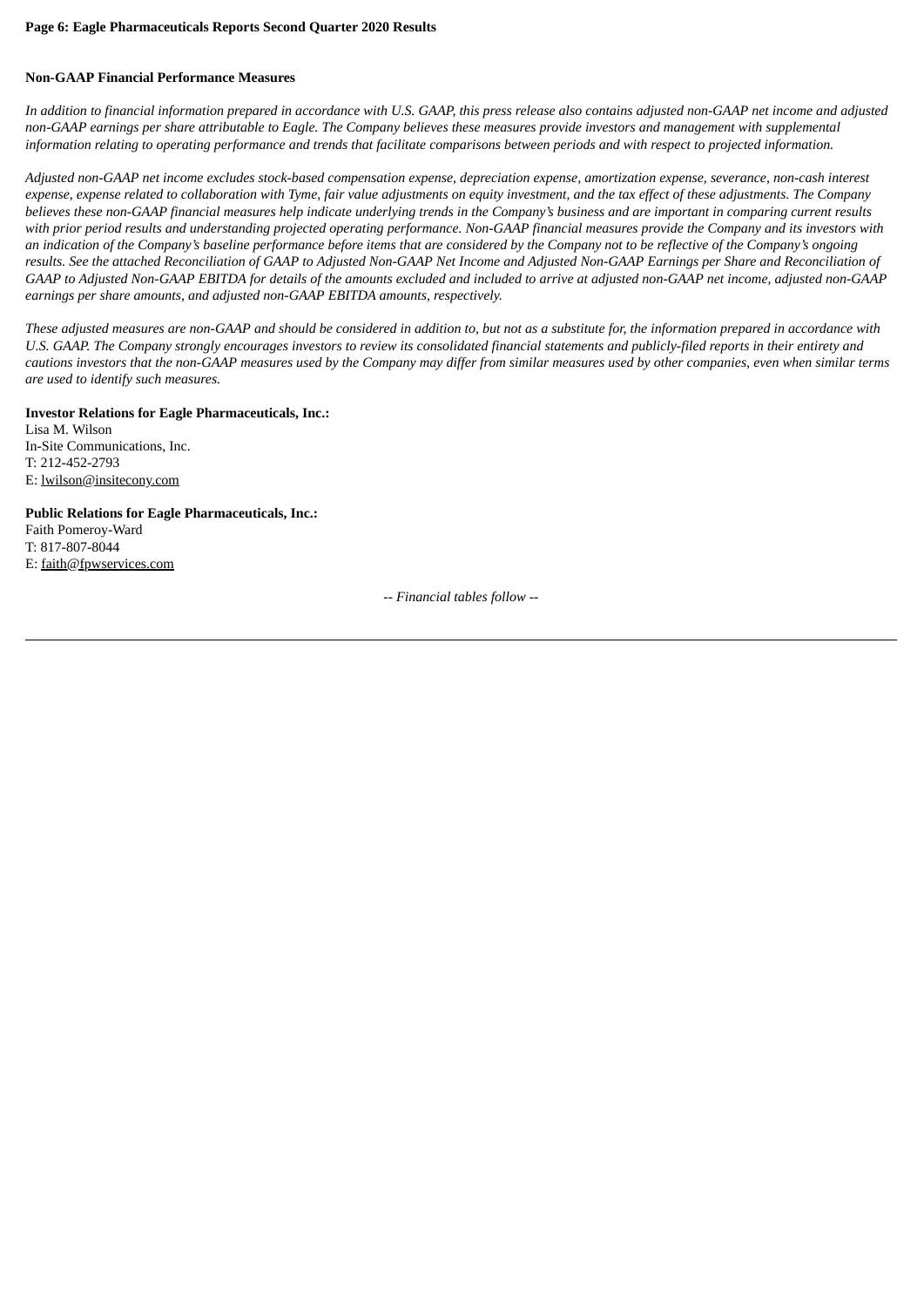## **EAGLE PHARMACEUTICALS, INC. CONDENSED CONSOLIDATED BALANCE SHEETS (UNAUDITED) (In thousands, except share amounts)**

|                                                                                                                 |    | June<br>30, 2020 |                | <b>December</b><br>31, 2019 |
|-----------------------------------------------------------------------------------------------------------------|----|------------------|----------------|-----------------------------|
| <b>ASSETS</b>                                                                                                   |    |                  |                |                             |
| <b>Current assets:</b>                                                                                          |    |                  |                |                             |
| Cash and cash equivalents                                                                                       | \$ | 108,213          | $\mathfrak{S}$ | 109,775                     |
| Accounts receivable, net                                                                                        |    | 46,781           |                | 48,004                      |
| <b>Inventories</b>                                                                                              |    | 7,891            |                | 6,566                       |
| Prepaid expenses and other current assets                                                                       |    | 5,551            |                | 15,104                      |
| Total current assets                                                                                            |    | 168,436          |                | 179,449                     |
| Property and equipment, net                                                                                     |    | 2,118            |                | 2,202                       |
| Intangible assets, net                                                                                          |    | 14,250           |                | 15,583                      |
| Goodwill                                                                                                        |    | 39,743           |                | 39,743                      |
| Deferred tax asset, net                                                                                         |    | 14,585           |                | 13,669                      |
| Other assets                                                                                                    |    | 17,578           |                | 3,908                       |
| <b>Total assets</b>                                                                                             | \$ | 256,710          | $\mathbb{S}$   | 254,554                     |
| <b>LIABILITIES AND STOCKHOLDERS' EQUITY</b>                                                                     |    |                  |                |                             |
| <b>Current liabilities:</b>                                                                                     |    |                  |                |                             |
| Accounts payable                                                                                                | \$ | 13,708           | \$             | 5,462                       |
| Accrued expenses and other liabilities                                                                          |    | 19,778           |                | 28,361                      |
| Current portion of long-term debt                                                                               |    | 7,000            |                | 5,000                       |
| Total current liabilities                                                                                       |    | 40,486           |                | 38,823                      |
| Other long-term liabilities                                                                                     |    | 3,361            |                | 3,000                       |
| Long-term debt, less current portion                                                                            |    | 28,899           |                | 33,557                      |
| <b>Total liabilities</b>                                                                                        | \$ | 72,746           |                | 75,380                      |
| <b>Commitments and Contingencies</b>                                                                            |    |                  |                |                             |
| <b>Stockholders' equity:</b>                                                                                    |    |                  |                |                             |
| Preferred stock, 1,500,000 shares authorized and no shares issued or outstanding as of June 30, 2020 and        |    |                  |                |                             |
| December 31, 2019                                                                                               |    |                  |                |                             |
| Common stock, \$0.001 par value; 50,000,000 shares authorized; 16,621,681 and 16,537,846 shares issued as of    |    |                  |                |                             |
| June 30, 2020 and December 31, 2019, respectively                                                               |    | 17               |                | 17                          |
| Additional paid in capital                                                                                      |    | 291,434          |                | 278,518                     |
| Retained earnings                                                                                               |    | 69,373           |                | 72,500                      |
| Treasury stock, at cost, 3,017,710 and 2,907,687 shares as of June 30, 2020 and December 31, 2019, respectively |    | (176, 860)       |                | (171, 861)                  |
| Total stockholders' equity                                                                                      |    | 183,964          |                | 179,174                     |
| Total liabilities and stockholders' equity                                                                      | \$ | 256,710          | \$             | 254,554                     |
|                                                                                                                 |    |                  |                |                             |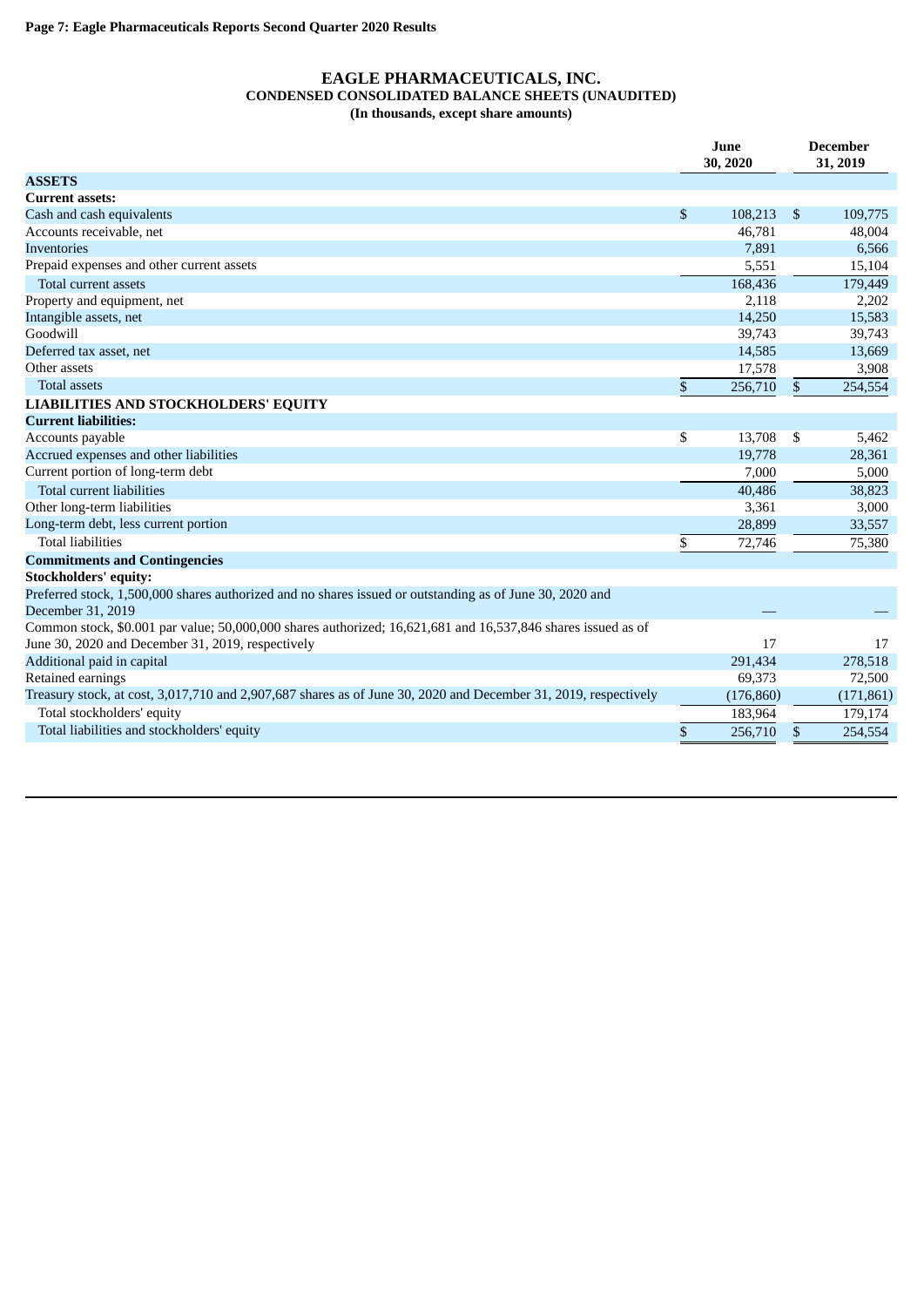## **EAGLE PHARMACEUTICALS, INC. CONDENSED CONSOLIDATED STATEMENTS OF OPERATIONS (UNAUDITED) (In thousands, except share and per share amounts)**

|                                                                | <b>Three Months Ended</b><br><b>June 30,</b> |            |    |            |               | <b>Six Months Ended</b><br><b>June 30,</b> |               |            |  |
|----------------------------------------------------------------|----------------------------------------------|------------|----|------------|---------------|--------------------------------------------|---------------|------------|--|
|                                                                |                                              | 2020       |    | 2019       |               | 2020                                       |               | 2019       |  |
| <b>Revenue:</b>                                                |                                              |            |    |            |               |                                            |               |            |  |
| Product sales                                                  | \$                                           | 14,376     | \$ | 29,437     | \$            | 32,070                                     | \$            | 43,909     |  |
| Rovalty revenue                                                |                                              | 27,562     |    | 27,265     |               | 55,888                                     |               | 53,578     |  |
| License and other revenue                                      |                                              |            |    |            |               |                                            |               | 9,000      |  |
| <b>Total revenue</b>                                           |                                              | 41,938     |    | 56,702     |               | 87,958                                     |               | 106,487    |  |
| <b>Operating expenses:</b>                                     |                                              |            |    |            |               |                                            |               |            |  |
| Cost of product sales                                          |                                              | 10,313     |    | 18,175     |               | 15,078                                     |               | 27,729     |  |
| Cost of royalty revenue                                        |                                              | 2,822      |    | 3,109      |               | 5,860                                      |               | 6,655      |  |
| Research and development                                       |                                              | 7,135      |    | 8,957      |               | 16,562                                     |               | 15,332     |  |
| Selling, general and administrative                            |                                              | 17,959     |    | 17,228     |               | 42,714                                     |               | 35,369     |  |
| Total operating expenses                                       |                                              | 38,229     |    | 47,469     |               | 80,214                                     |               | 85,085     |  |
| Income from operations                                         |                                              | 3,709      |    | 9,233      |               | 7,744                                      |               | 21,402     |  |
| Interest income                                                |                                              | 150        |    | 637        |               | 496                                        |               | 1,131      |  |
| Interest expense                                               |                                              | (786)      |    | (665)      |               | (1,675)                                    |               | (1,351)    |  |
| Other income (expense)                                         |                                              | 2,300      |    |            |               | (4,200)                                    |               |            |  |
| Total other income (expense), net                              |                                              | 1,664      |    | (28)       |               | (5,379)                                    |               | (220)      |  |
| Income before income tax provision                             |                                              | 5,373      |    | 9,205      |               | 2,365                                      |               | 21,182     |  |
| Income tax provision                                           |                                              | (5,629)    |    | (2,480)    |               | (5, 492)                                   |               | (5,484)    |  |
| <b>Net (Loss) Income</b>                                       | \$                                           | (256)      | \$ | 6,725      | S             | (3, 127)                                   | <sup>\$</sup> | 15,698     |  |
| (Loss) Earnings per share attributable to common stockholders: |                                              |            |    |            |               |                                            |               |            |  |
| <b>Basic</b>                                                   | \$                                           | (0.02)     | \$ | 0.49       | $\mathbf{\$}$ | (0.23)                                     | -\$           | 1.13       |  |
| <b>Diluted</b>                                                 | \$                                           | (0.02)     | \$ | 0.48       | \$            | (0.23)                                     | -\$           | 1.11       |  |
| Weighted average number of common shares outstanding:          |                                              |            |    |            |               |                                            |               |            |  |
| <b>Basic</b>                                                   |                                              | 13,664,951 |    | 13,782,720 |               | 13,666,279                                 |               | 13,853,580 |  |
| <b>Diluted</b>                                                 |                                              | 13,664,951 |    | 14,156,627 |               | 13,666,279                                 |               | 14,176,297 |  |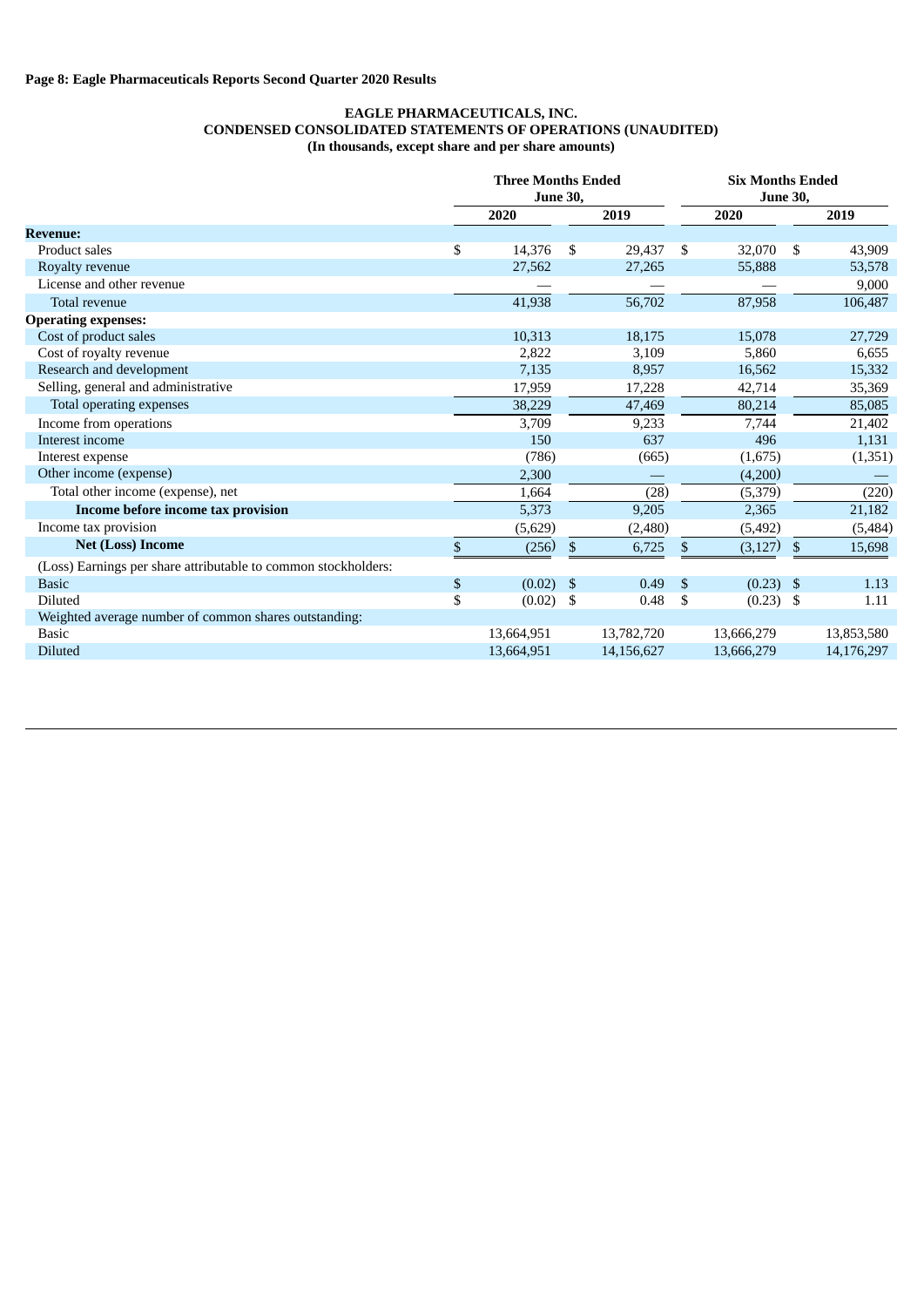## **EAGLE PHARMACEUTICALS, INC. CONDENSED CONSOLIDATED STATEMENTS OF CASH FLOWS (UNAUDITED) (In thousands)**

|                                                                                          |                           | Six Months Ended June 30, |    |                          |  |
|------------------------------------------------------------------------------------------|---------------------------|---------------------------|----|--------------------------|--|
|                                                                                          |                           | 2020                      |    | 2019                     |  |
| <b>Cash flows from operating activities:</b>                                             |                           |                           |    |                          |  |
| Net (loss) income                                                                        | \$                        | (3, 127)                  | \$ | 15,698                   |  |
| Adjustments to reconcile net (loss) income to net cash provided by operating activities: |                           |                           |    |                          |  |
| Deferred income taxes                                                                    |                           | (916)                     |    | (127)                    |  |
| Depreciation expense                                                                     |                           | 931                       |    | 1,005                    |  |
| Amortization expense                                                                     |                           | 1,333                     |    | 1,260                    |  |
| Fair value adjustments on equity investment                                              |                           | 4,200                     |    |                          |  |
| Stock-based compensation expense                                                         |                           | 13,713                    |    | 11,164                   |  |
| Amortization of debt issuance costs                                                      |                           | 183                       |    | 188                      |  |
| Changes in operating assets and liabilities which provided (used) cash:                  |                           |                           |    |                          |  |
| Accounts receivable                                                                      |                           | 1,223                     |    | 6,147                    |  |
| Inventories                                                                              |                           | (1, 325)                  |    | (3,290)                  |  |
| Prepaid expenses and other current assets                                                |                           | 9,553                     |    | 4,665                    |  |
| Accounts payable                                                                         |                           | 8,246                     |    | 7,379                    |  |
| Accrued expenses and other liabilities                                                   |                           | (8,583)                   |    | 4,880                    |  |
| Other assets and other long-term liabilities, net                                        |                           | (1,321)                   |    | (396)                    |  |
| Net cash provided by operating activities                                                |                           | 24,110                    |    | 48,573                   |  |
| <b>Cash flows from investing activities:</b>                                             |                           |                           |    |                          |  |
| Purchase of equity investment security                                                   |                           | (17,500)                  |    |                          |  |
| Purchase of property and equipment                                                       |                           | (376)                     |    | (343)                    |  |
| Net cash used in investing activities                                                    |                           | (17, 876)                 |    | (343)                    |  |
| <b>Cash flows from financing activities:</b>                                             |                           |                           |    |                          |  |
| Proceeds from common stock option exercises                                              |                           | 513                       |    | 55                       |  |
| Employee withholding taxes related to stock-based awards                                 |                           | (1,310)                   |    | (198)                    |  |
| Proceeds from existing revolving credit facility                                         |                           | 110,000                   |    | $\overline{\phantom{m}}$ |  |
| Repayment of existing revolving credit facility                                          |                           | (110,000)                 |    |                          |  |
| Payment of debt                                                                          |                           | (2,000)                   |    | (3,750)                  |  |
| Repurchases of common stock                                                              |                           | (4,999)                   |    | (15,000)                 |  |
| Net cash used in financing activities                                                    |                           | (7,796)                   |    | (18, 893)                |  |
| Net (decrease) increase in cash and cash equivalents                                     |                           | (1, 562)                  |    | 29,337                   |  |
| Cash and cash equivalents at beginning of period                                         |                           | 109,775                   |    | 78,791                   |  |
| Cash and cash equivalents at end of period                                               | \$                        | 108,213                   | \$ | 108,128                  |  |
| Supplemental disclosures of cash flow information:                                       |                           |                           |    |                          |  |
| Cash paid during the period for:                                                         |                           |                           |    |                          |  |
| Income taxes, net                                                                        | $\boldsymbol{\mathsf{S}}$ | 502                       | \$ | 2,874                    |  |
| Interest                                                                                 |                           | 1,458                     |    | 1,221                    |  |
| Right-of-use asset obtained in exchange for lease obligation - lease amendment           |                           | 842                       |    | 2,871                    |  |
|                                                                                          |                           |                           |    |                          |  |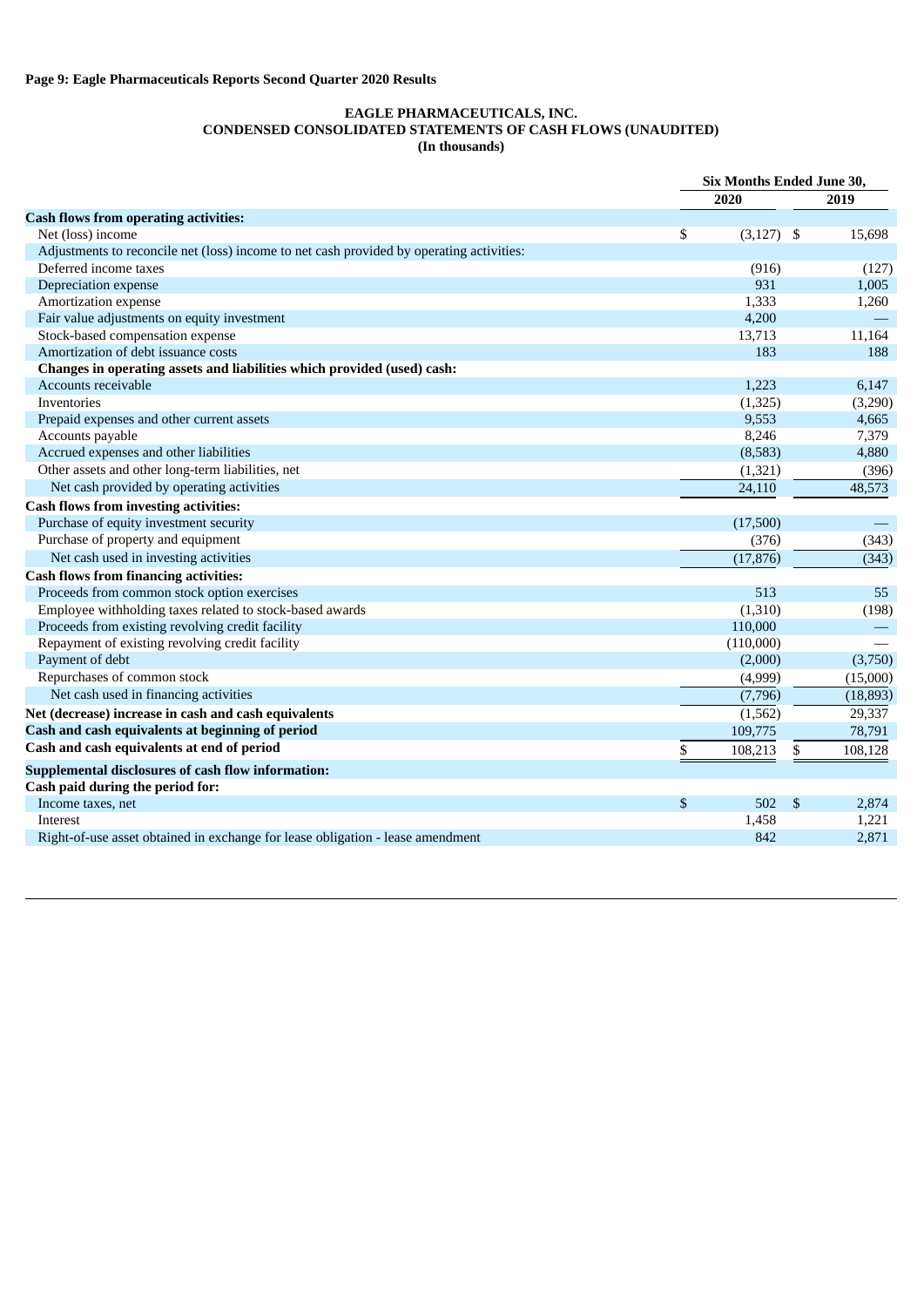## **EAGLE PHARMACEUTICALS, INC. RECONCILIATION OF GAAP TO ADJUSTED NON-GAAP NET INCOME AND ADJUSTED NON-GAAP EARNINGS PER SHARE (UNAUDITED) (In thousands, except share and per share amounts)**

|                                                   |                           | <b>Three Months Ended June 30,</b> |                 | <b>Six Months Ended June 30,</b> |               |                         |    |            |
|---------------------------------------------------|---------------------------|------------------------------------|-----------------|----------------------------------|---------------|-------------------------|----|------------|
|                                                   |                           | 2020                               |                 | 2019                             |               | 2020                    |    | 2019       |
| Net (loss) income - GAAP                          | $\mathbb{S}$              | (256)                              | $\overline{\$}$ | 6,725                            | $\mathbf{\$}$ | $\overline{(3,127)}$ \$ |    | 15,698     |
|                                                   |                           |                                    |                 |                                  |               |                         |    |            |
| Adjustments:                                      |                           |                                    |                 |                                  |               |                         |    |            |
| Cost of product revenues:<br>Amortization expense |                           | 262                                |                 | 225                              |               | 523                     |    | 450        |
| Research and development:                         |                           |                                    |                 |                                  |               |                         |    |            |
| Stock-based compensation expense                  |                           | 1,034                              |                 | 1,096                            |               | 2,584                   |    | 2,239      |
| Depreciation expense                              |                           | 60                                 |                 | 70                               |               | 134                     |    | 139        |
| Selling, general and administrative:              |                           |                                    |                 |                                  |               |                         |    |            |
| Stock-based compensation expense                  |                           |                                    |                 |                                  |               | 11,129                  |    |            |
| Expense related to collaboration with Tyme        |                           | 5,207                              |                 | 4,286                            |               | 2,500                   |    | 8,925      |
|                                                   |                           | 405                                |                 | 405                              |               | 810                     |    | 810        |
| Amortization expense<br>Depreciation expense      |                           | 149                                |                 | 172                              |               | 326                     |    | 344        |
| Severance                                         |                           |                                    |                 |                                  |               | 245                     |    |            |
|                                                   |                           |                                    |                 |                                  |               |                         |    |            |
| Other:                                            |                           |                                    |                 |                                  |               |                         |    |            |
| Non-cash interest expense                         |                           | 118                                |                 | 94                               |               | 236                     |    | 188        |
| Fair value adjustments on equity investment       |                           | (2,300)                            |                 |                                  |               | 4,200                   |    |            |
| Tax effect of the non-GAAP adjustments            |                           | 3,344                              |                 | (1,228)                          |               | (3, 457)                |    | (2,319)    |
|                                                   |                           |                                    |                 |                                  |               |                         |    |            |
| <b>Adjusted non-GAAP net income</b>               | \$                        | 8,023                              | \$              | 11,845                           | \$            | 16,103                  | \$ | 26,474     |
|                                                   |                           |                                    |                 |                                  |               |                         |    |            |
| Adjusted non-GAAP earnings per share:             |                           |                                    |                 |                                  |               |                         |    |            |
| <b>Basic</b>                                      | \$                        | 0.59                               | \$              | 0.86                             | \$            | 1.18                    | \$ | 1.91       |
| <b>Diluted</b>                                    | $\boldsymbol{\mathsf{S}}$ | 0.57                               | \$              | 0.84                             | -\$           | 1.15                    | \$ | 1.87       |
| Weighted number of common shares outstanding:     |                           |                                    |                 |                                  |               |                         |    |            |
| <b>Basic</b>                                      |                           | 13,664,951                         |                 | 13,782,720                       |               | 13,666,279              |    | 13,853,580 |
| Diluted                                           |                           | 13,971,725                         |                 | 14,156,627                       |               | 13,983,093              |    | 14,176,297 |